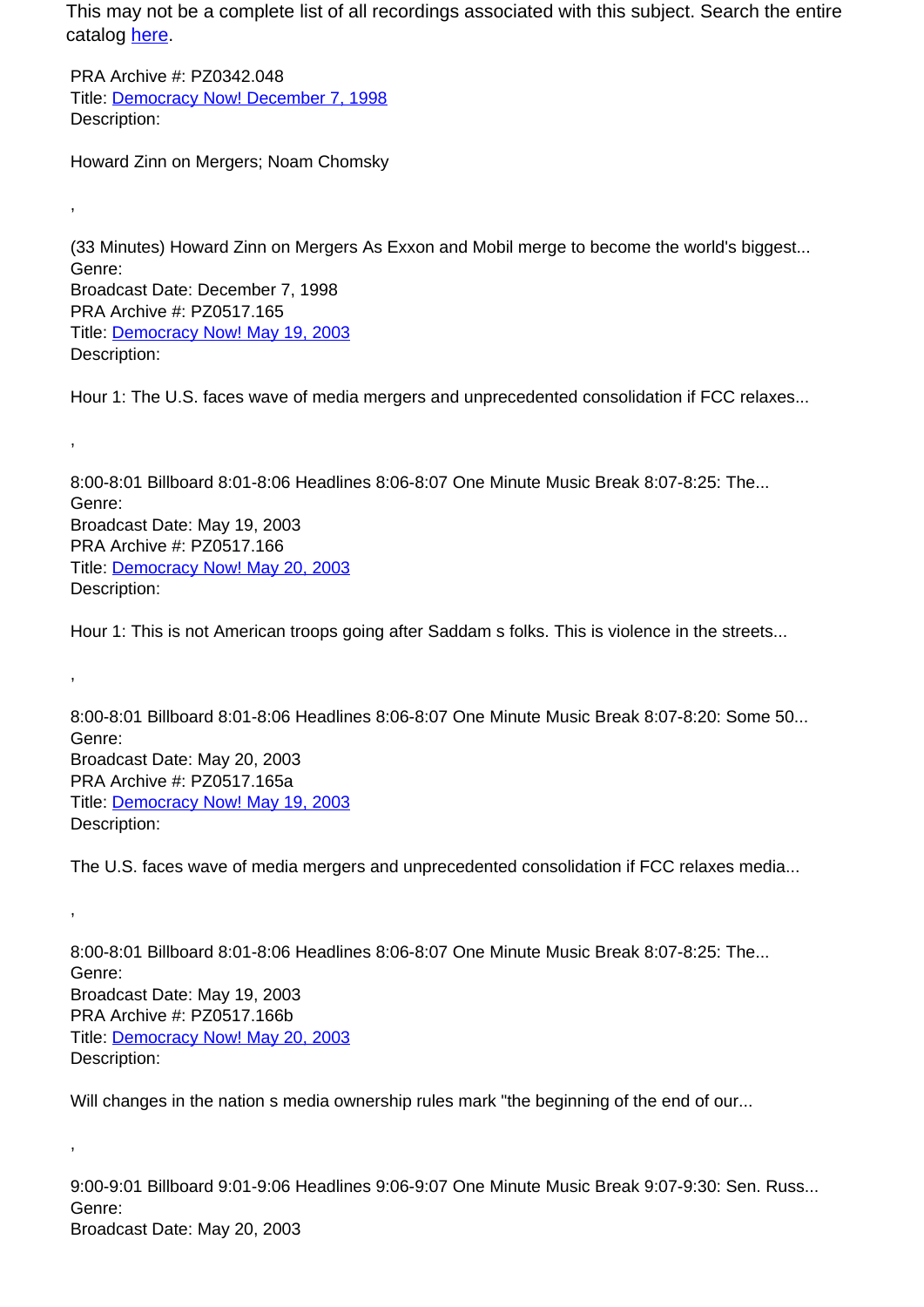PRA Archive #: PZ0517.167 Title: Democracy Now! May 21, 2003 Description:

,

,

,

,

,

Hour 1: Rupert Murdoch's Digital Death Star : As FCC prepares to unleash the largest wave...

8:00-8:01 Billboard 8:01-8:06 Headlines 8:06-8:07 One Minute Music Break 8:07-8:20: Today is the... Genre: Broadcast Date: May 21, 2003 PRA Archive #: PZ0517.167a Title: Democracy Now! May 21, 2003 Description:

Rupert Murdoch's Digital Death Star : As FCC prepares to unleash the largest wave of media...

8:00-8:01 Billboard 8:01-8:06 Headlines 8:06-8:07 One Minute Music Break 8:07-8:20: Today is the... Genre: Broadcast Date: May 21, 2003 PRA Archive #: PZ0517.173 Title: Democracy Now! May 29, 2003 Description:

Hour 1: No more Clear Channel! Stop the FCC Media Giveaway - Despite a national call for a delay...

8:00-8:01 Billboard 8:01-8:06 Headlines 8:06-8:07 One Minute Music Break 8:07-8:20 No more Clear... Genre: Broadcast Date: May 29, 2003 PRA Archive #: PZ0517.173a Title: Democracy Now! May 29, 2003 Description:

No more Clear Channel! Stop the FCC Media Giveaway - Despite a national call for a delay, the...

8:00-8:01 Billboard 8:01-8:06 Headlines 8:06-8:07 One Minute Music Break 8:07-8:20 No more Clear... Genre: Broadcast Date: May 29, 2003 PRA Archive #: PZ0517.175 Title: Democracy Now! June 2, 2003 Description:

Hour 1: George Bush has Indeed Succeeded in Granting Osama Bin Laden a Wish Beyond his Wildest...

8:00-8:01 Billboard 8:01-8:06 Headlines 8:06-8:07 One Minute Music Break 8:07-8:58: US... Genre: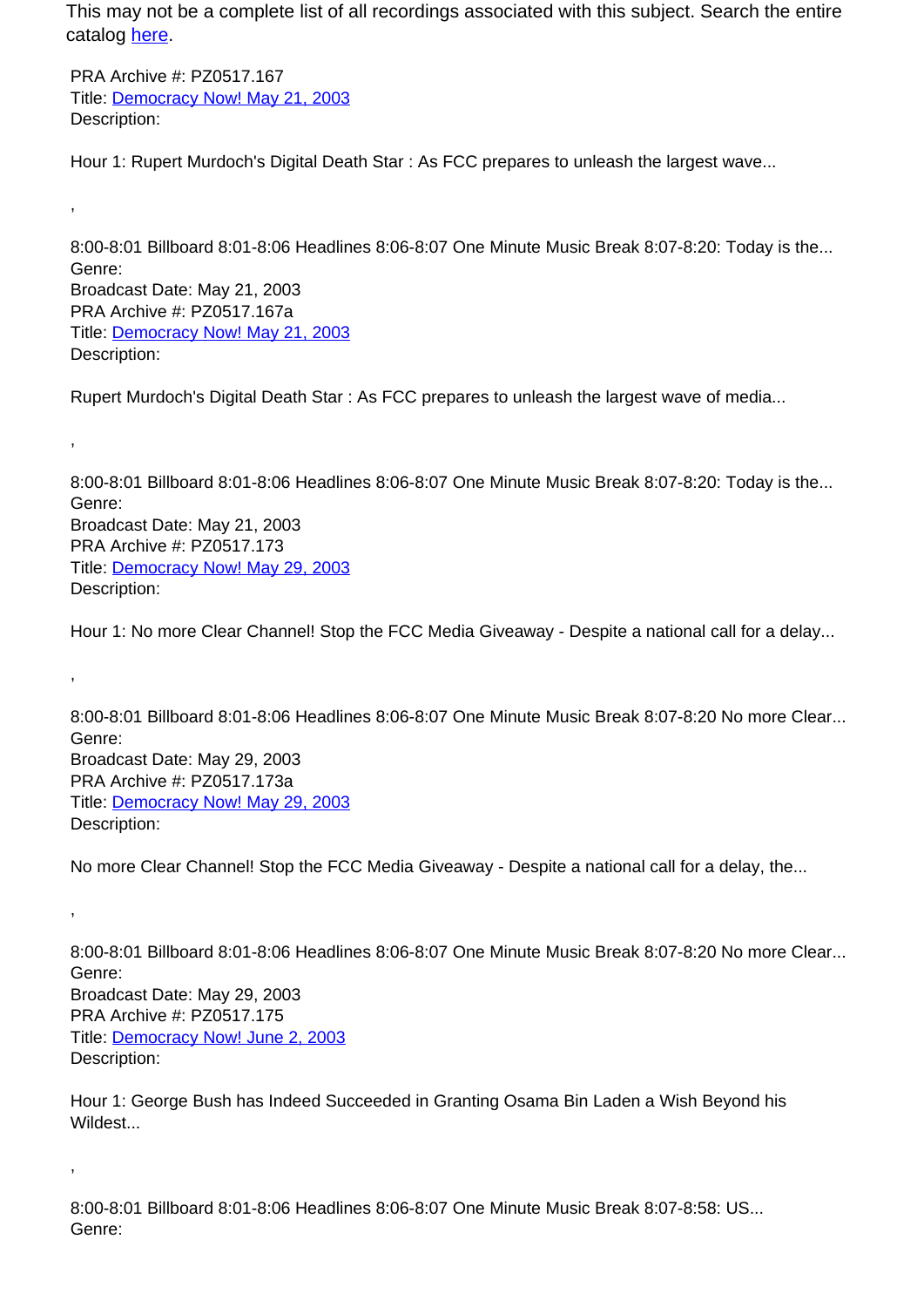Broadcast Date: June 2, 2003 PRA Archive #: PZ0517.176 Title: Democracy Now! June 3, 2003 Description:

,

,

,

,

,

Hour 1: Justice Department Report Finds Immigrants with no Ties to Terror Suffered Pattern of...

8:00-8:01 Billboard 8:01-8:06 Headlines 8:06-8:07 One Minute Music Break 8:07-8:12 Justice... Genre: Broadcast Date: June 3, 2003 PRA Archive #: PZ0517.176b Title: Democracy Now! June 3, 2003 Description:

Over the Chants of Protesters The FCC Votes to Unleash the Largest Wave of Media Consolidation...

9:00-9:01 Billboard 9:01-9:06 Headlines 9:06-9:07 One Minute Music Break 9:07-9:20 Over the... Genre: Broadcast Date: June 3, 2003 PRA Archive #: PZ0517.175b Title: Democracy Now! June 2, 2003 Description:

Democracy Now! Goes Live to the FCC Vote on Rules Governing Media Consolidation. FCC members...

9:00-9:01 Billboard 9:01-9:06 Headlines 9:06-9:07 One Minute Music Break 9:07-9:20: Today, the... Genre: Broadcast Date: June 2, 2003 PRA Archive #: PZ0517.187 Title: Democracy Now! June 18, 2003 Description:

Senate Commerce Committee Decides Tomorrow Whether to Roll Back FCC Decisions Allowing Massive...

8:00- 8:01 Billboard 8:01-8:06 Headlines 8:06-8:07 One Minute Music Break 8:07-8:30: A... Genre: Broadcast Date: June 18, 2003 PRA Archive #: PZ0517.189 Title: Democracy Now! June 20, 2003 Description:

Zimbabwe s Top Court Orders Opposition Leader Morgan Tsvangirai Freed After Spending Two Weeks...